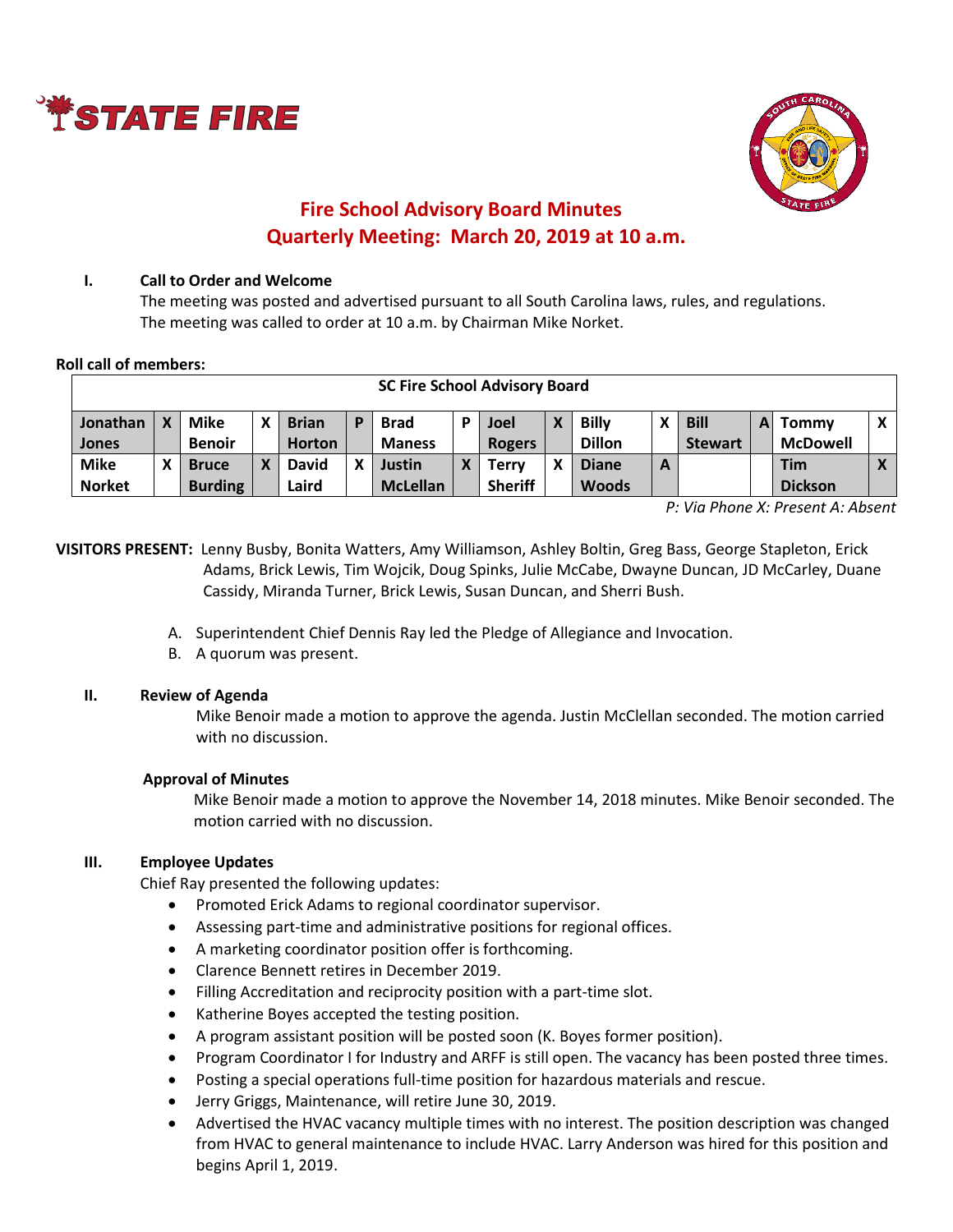- Hired Jennifer Jones to work part-time in the cafeteria.
- Hired Emmanuel Abosi as the new dorm manager.
- A temporary full-time position is open in the cafeteria.
- Two part-time positions are open for grounds maintenance.
- Fred Brandt retires April 25, 2019. Steven Fields is his replacement in the print shop.

# **IV. Superintendent's Remarks**

Chief Ray presented the following updates:

- There is 94 percent attendance for statewide meetings.
- Classrooms will undergo major audio/visual upgrades.
- Upgraded Denny auditorium stage. Each fire department asked to submit a patch for display board.
- Striker truck final inspection is in May 2019.
- Curriculum developers are currently working to capacity.
- Southeastern HazMat conference is the weekend of March 22 with 239 registered students.
- PRND stakeholders meeting is March 22 in the Denny Auditorium.
- Database upgrades are ongoing.
- Issued new uniforms to staff members.
- Started a new recruit school March 18. Recruits are living in the USAR building.

# **V. State Fire Marshal's Remarks**

# **Finance Related**

Jonathan Jones presented the following updates:

- Discussed the Fire Academy budget including status of dorm and fire station renovations, the overage in the dorm and cafeteria budget, overtime due to Hurricane Florence, and the shutdown of the site during the hurricane.
- Renovation of the fire station begins April 1, 2019. It will take 5-7 months.
- Pre-bid meeting will be held next week for dorm renovations. Bids are due April 11, 2019.
- Dorm renovation begins May 1, 2019. It will take five months.
- Tower renovation is postponed until the fire station renovation is complete.
- A delegation of German public safety ministers will visit the first week of April 2019.
- George Stapleton briefly discussed an AFG grant awarded to State Fire for SCBAs and test machines. They should arrive in six weeks.
- The AFG application submitted for this year is to replace 100 sets of turnout gear, acquire a washer extractor, and a variety of EMS related equipment.
- Desks, chairs, and mattresses in the dorms are being offered (free) to any requesting fire department.
- There is discussion about allowing fire departments to sponsor individual rooms after the renovation.

# **VI. Sub-Committee Reports – None reported as this section was skipped in error**

# **VII. Section Reports**

# Facilities

Greg Bass provided a facilities update:

- Obtained an annual contract with Trane to service HVAC units on site twice yearly.
- Working with State Surplus to clean up site. Several items listed for sale on govdeals.com.
- AARF truck will be serviced by a technician from Minnesota.
- Sealed up pit in front of Fire Marshal's office to stop flooding in the Guard Shack.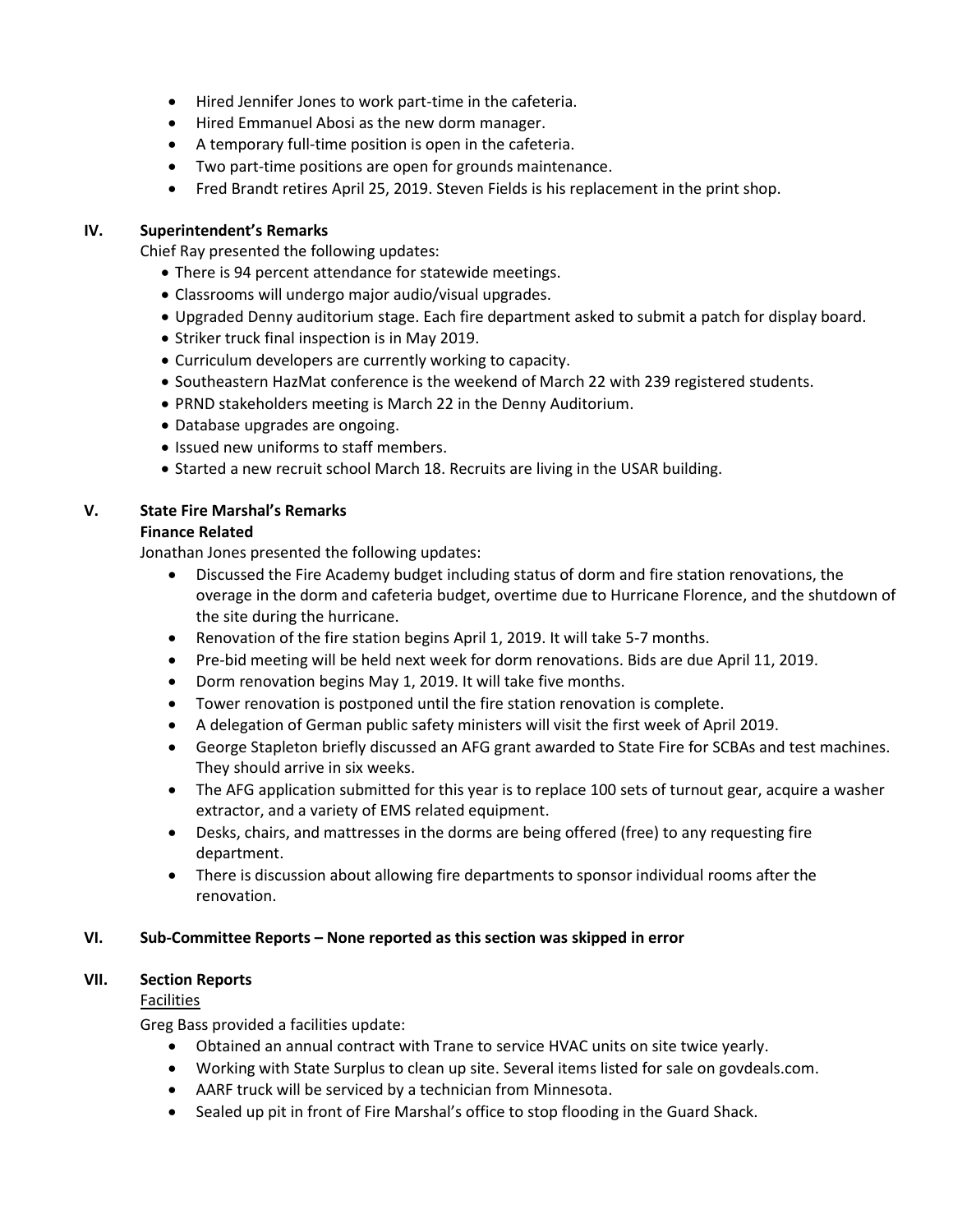# Curriculum and Instructional Design

Bonita Watters provided additional curriculum updates:

- Final pilot for 2103 Fire Officer III is complete.
- Fire Officer III (2103) is available in the July-December 2019 catalog. Fire Officer IV pending.
- The 1123 Introduction to Building Construction is available later this year. This will replace Building Construction Combustible and Non-Combustible.
- The 2133 Building Construction for Company Officers is complete. It will be available after more instructors have been trained.
- The 2155 Incident Command pilot is available in August 2019.
- Basic Fire Investigation is in September 2019. Several changes have been made including prerequites and book requirements. The application process opens July 1, 2019.
- The Advanced Vehicle Extrication Operations is pending instructor preview.
- The firefighter series had its first SME meeting regarding NFPA 1001. Invitations for the second meeting have been issued. June 2021 is the goal of project completion.
- Bob Simpson is working to have Blackboard implemented by the summer of 2019

# **Training**

Lenny Busby provided a training section update:

- Regional coordinators continue to attend fire department meetings.
- New recruit school started with 26 students.
- Region 5 provided AV support to the All Hazards Incident Management program.
- Received 38 sets of firefighter gear with 20 extra coats. This gear is in service. Several staff members have completed the NFPA 1851 program which allows us to inspect and repair minor damage to the turnout gear.
- Regional staff continues working with CLEAR team collecting data.
- JD McCarley worked with FAST Team and assisted after an incident in Lancaster County.
- Currently understaffed and instructor onboarding has begun.
- Region 5 had a 2019 IOW Blitz to acquire additional instructors.
- College recruiters and four demonstrations are scheduled for Fire Escape April 6, 2019.

# EMS

Tim Wojcik provided a training update:

- An EMT course is upcoming in Hartsville.
- Current emphasis is on ROLL (Reducing opioid Loss of Life) and Stopping the Bleed.
- Working group to include part-time instructors who are also SMEs being established for EMR redevelopment.

# **Accreditation**

Doug Spinks, Accreditation Manager, provided an update:

- Referred attendees to the distributed Advisory Report for specific statistics.
- Pro-Board numbers are low.
- Request for reciprocity and equivalency have increased, but processing is slow due to lack of staff.
- Received approval from IFSAC and Pro-Board for 1072 Hazardous Materials.
- Validated Driver Operator Accredited level test banks. Packets are being prepared to submit for an extension of accreditation through IFSAC and Proboard for Driver Operator series. Approval expected in June 2019.
- Instructor updates for the regions have been released for payroll and non-payroll instructors.

# **VII. OLD BUSINESS**

None